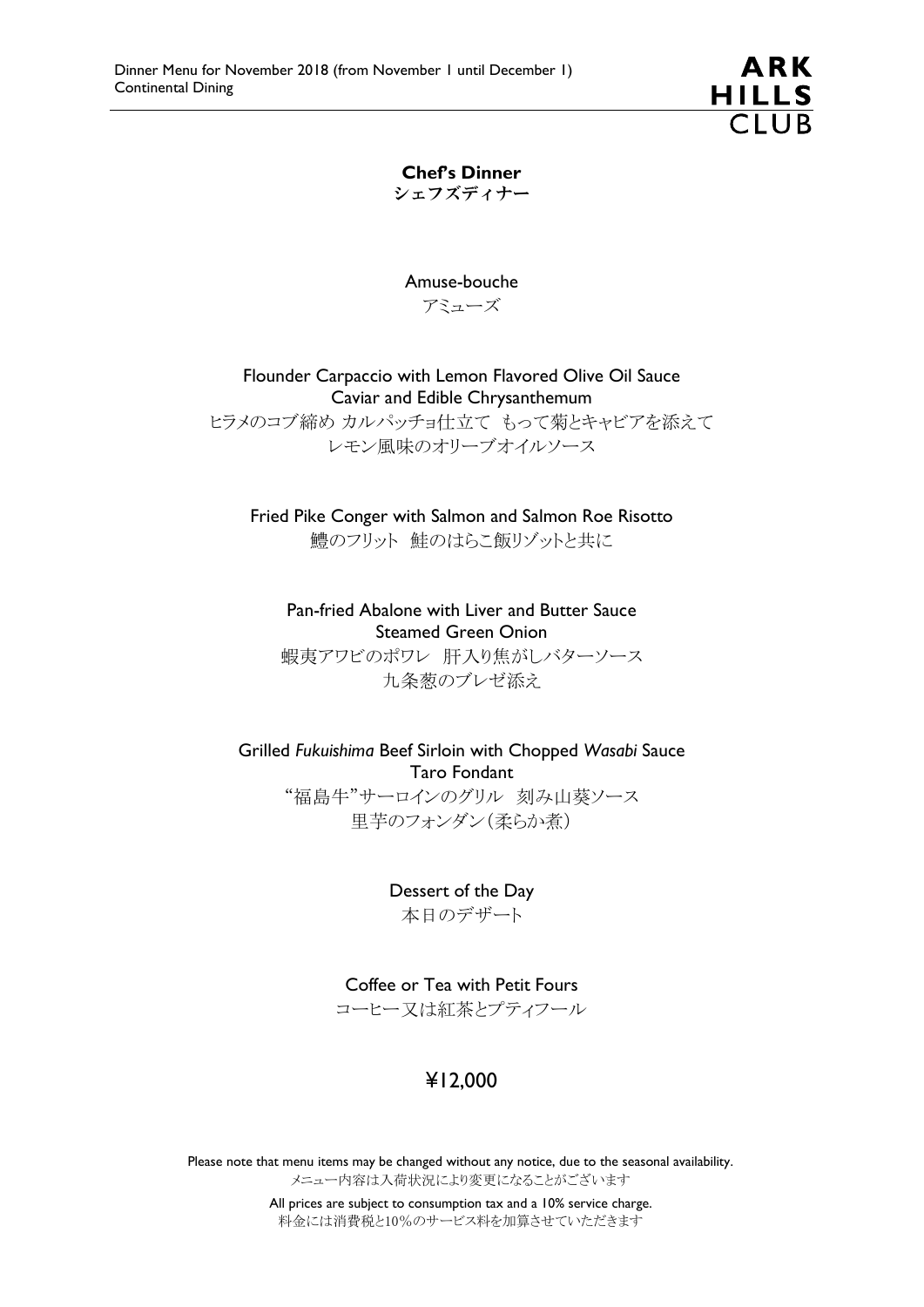

### Wagyu Steak Dinner 銘柄和牛ステーキディナー

Amuse-bouche アミューズ

#### Seasonable Assorted Appetizers

( Flounder Carpaccio, Mushrooms and Lily Bulb Terrine, Crab and Lotus Root Gratin ) 季節の前菜盛り合わせ ( 平目のカルパッチョ 茸とユリネのテリーヌ ズワイガニと蓮根の冷製グラタン 等 )

Onion Gratin Soup

濃厚オニオングラタンスープ

*Sendai* Beef Filet Steak (120g) with Creamed Sweet Potato Port Wine Sauce, Grated *Daikon* Radish and *Ponzu, Wasabi,* Seaweed Salt 宮城 "仙台黒毛和牛" フィレ肉ステーキ(120g) 五郎島金時芋のクリーム煮添え 4種のディップソース (ポルトソース・おろしポン酢・山葵・藻塩)

> Dessert of the Day 本日のデザート

Coffee or Tea with Petit Fours

コーヒー又は紅茶とプティフール

# ¥15,000

Please note that menu items may be changed without any notice, due to the seasonal availability. メニュー内容は入荷状況により変更になることがございます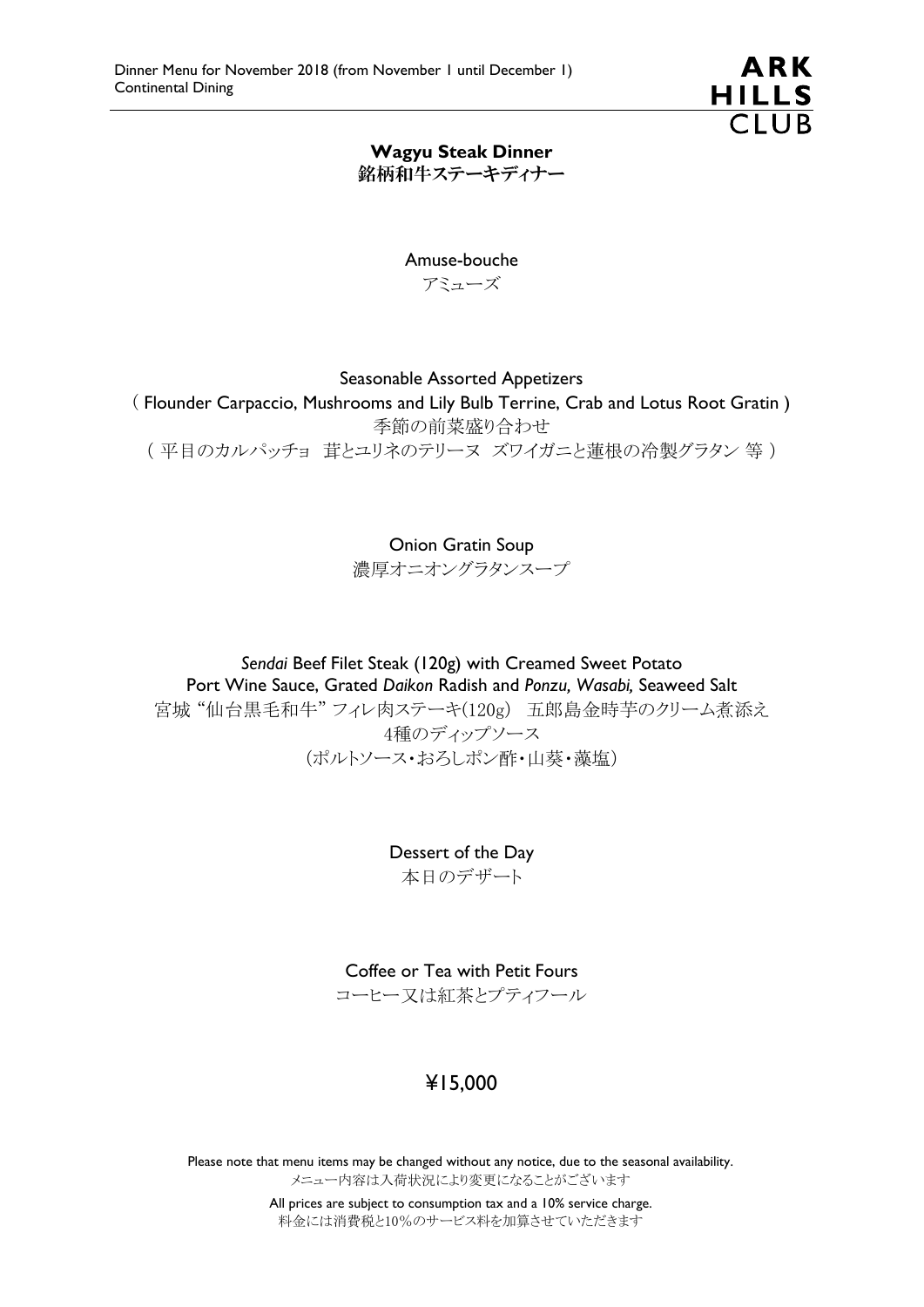

Blessing from the Oceans 海の幸ディナー

> Amuse-bouche アミューズ

Pacific Saury and Eggplant Terrine *Mizuna* and Japanese Ginger Salad 秋刀魚と焼き茄子のテリーヌ 水菜と茗荷のサラダ添え

Cod and Scallop Brandade with *Yamagata Amiebi* Prawn sauce 三陸沖 真鱈と帆立のブランダード 山形アミエビ醤油風味

Pan-Fried Black Rockfish with Tomato and Onion Sauce Sautéed *Shungiku* 黒ソイのポアレ やさしい酸味のフレッシュトマトソース 春菊のソテーと共に

> Dessert of the Day 本日のデザート

Coffee or Tea with Petit Fours コーヒー又は紅茶とプティフール

# ¥9,000

Please note that menu items may be changed without any notice, due to the seasonal availability. メニュー内容は入荷状況により変更になることがございます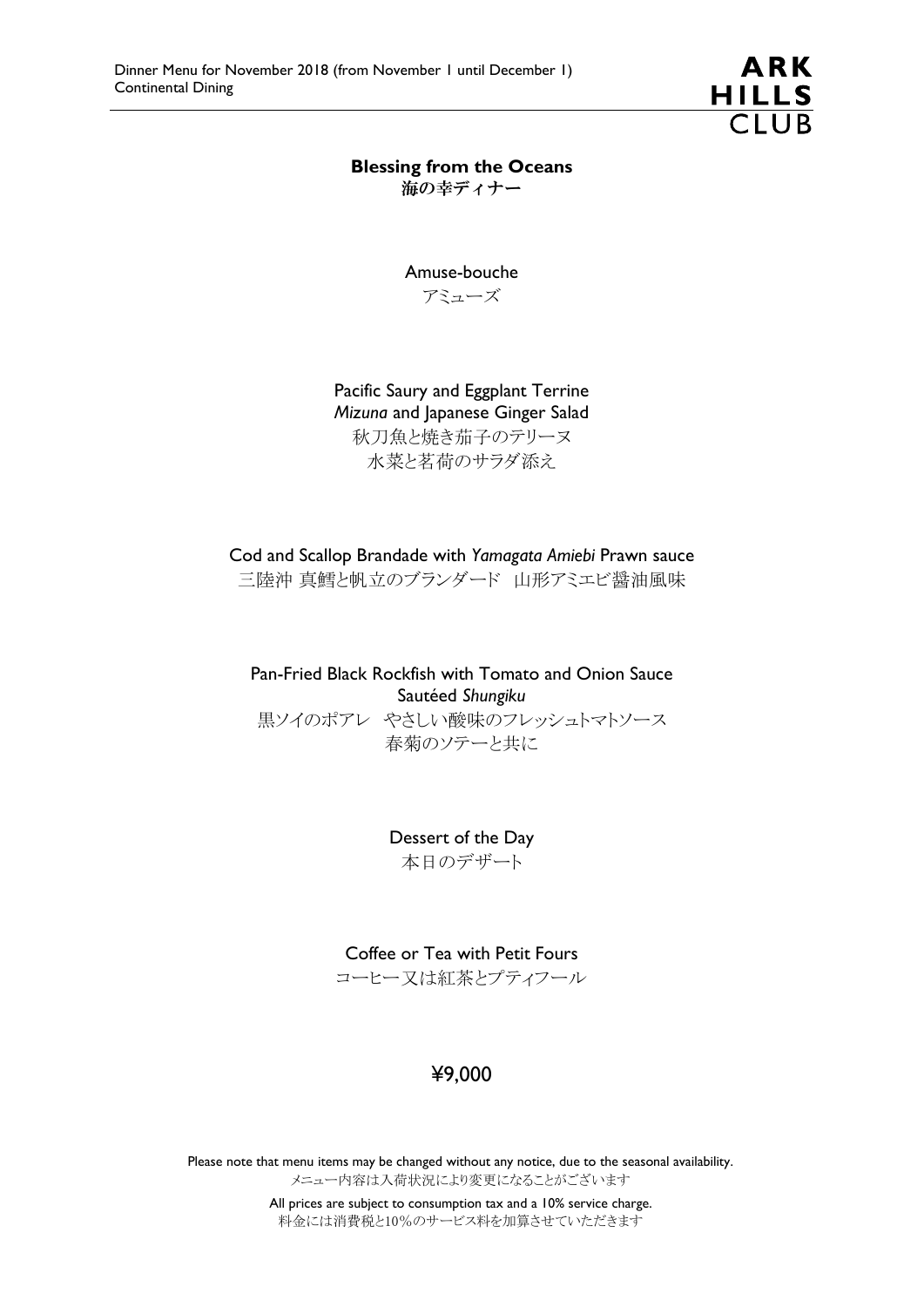

Bistro Dinner ビストロディナー

Amuse-bouche アミューズ

Eight Kinds of Mushrooms and Lily Bulb Terrine Almond and Paprika Puree Sauce 8種類の茸とユリネのテリーヌ アーモンドとパプリカのピューレソース添え

> Turnip Potage with Crispy Bacon 聖護院かぶらのポタージュスープ クリスピーベーコンと共に

Pan-fried Lamb with Thyme, Mustard Sauce Stewed White Beans with Tomato 仔羊背肉の香草焼き 粒マスタードソース 白いんげん豆のトマト煮

> Dessert of the Day 本日のデザート

Coffee or Tea with Petit Fours コーヒー又は紅茶とプティフール

### ¥6,000

Please note that menu items may be changed without any notice, due to the seasonal availability. メニュー内容は入荷状況により変更になることがございます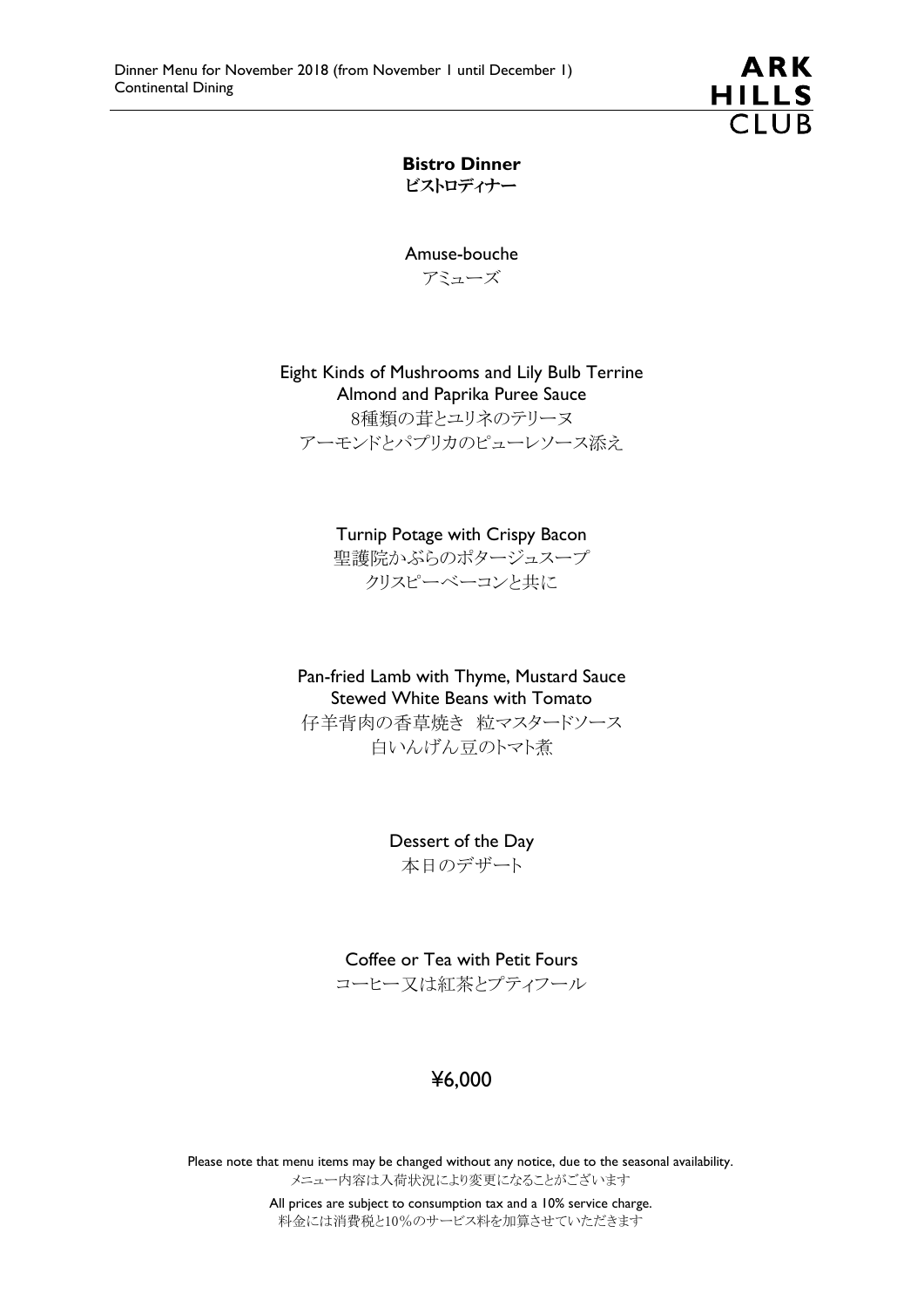A la Carte

| Appetizer                                                                                                                                         |       | (Half-portion)<br>ハーフポーション |
|---------------------------------------------------------------------------------------------------------------------------------------------------|-------|----------------------------|
| <b>Classic Caesar Salad</b><br>クラシックシーザーサラダ                                                                                                       |       | ¥1,800 ¥1,200              |
| Pacific Saury and Eggplant Terrine<br>Mizuna and Japanese Ginger Salad<br>秋刀魚と焼き茄子のテリーヌ<br>水菜と茗荷のサラダ添え                                            | 3,000 | 2,000                      |
| Eight Kinds of Mushrooms and Lily Bulb Terrine<br>Almond and Paprika Puree Sauce<br>8種類の茸とユリネのテリーヌ<br>アーモンドとパプリカのピューレソース添え                        | 3,000 | 2,000                      |
| Flounder Carpaccio with Lemon Flavored Olive Oil Sauce<br>Caviar and Edible Chrysanthemum<br>ヒラメのコブ締め カルパッチョ仕立て もって菊とキャビアを添えて<br>レモン風味のオリーブオイルソース | 4,000 | 2,600                      |
| Soup                                                                                                                                              |       |                            |
| Turnip Potage with Crispy Bacon<br>聖護院かぶらのポタージュスープ                                                                                                | 1,800 | 1,200                      |
| Consommé Soup<br>コンソメスープ                                                                                                                          | 2,200 | 1,400                      |
| <b>Onion Gratin Soup</b><br>オニオングラタンスープ                                                                                                           | 2,200 |                            |

**ARK** 

HILLS<br>CLUB

Please note that menu items may be changed without any notice, due to the seasonal availability. メニュー内容は入荷状況により変更になることがございます